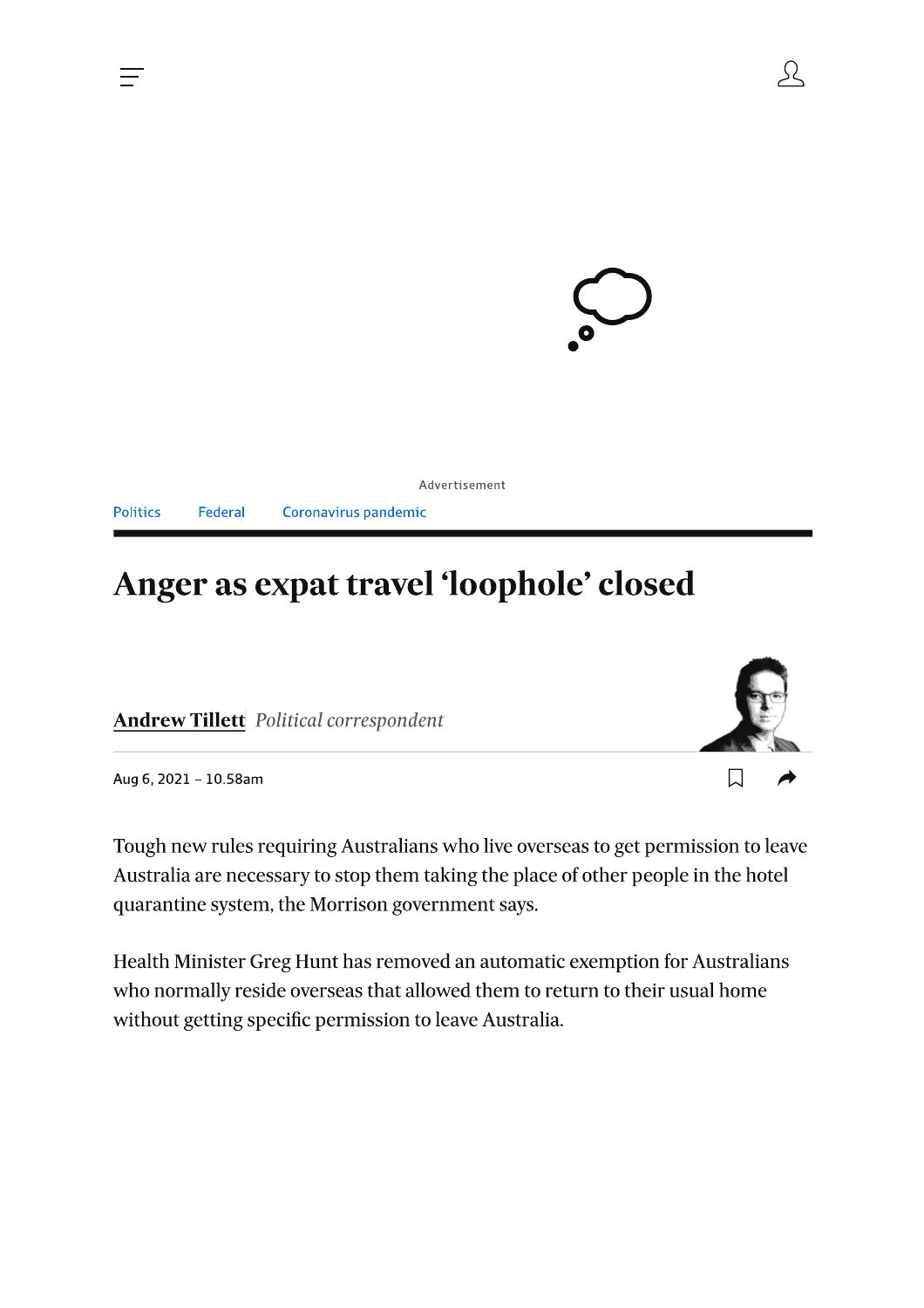

Health Minister Greg Hunt has tightened rules on Australians trying to leave the country. Alex Ellinghausen

If they are in Australia, they will now need to convince the Australian Border Force they have a "compelling reason" to be granted permission to leave.

The change has further dismayed thousands of stranded Australians overseas who feel shut off and alienated by the Morrison government.

"This is an absolutely abhorrent and inhumane policy that essentially means I would have to choose between my life overseas and seeing my family," one member of a Facebook group said.

Advertisement

"Apparently, you can't have both if you're an Australian citizen."

Since March 2020, the federal government has banned Australian citizens from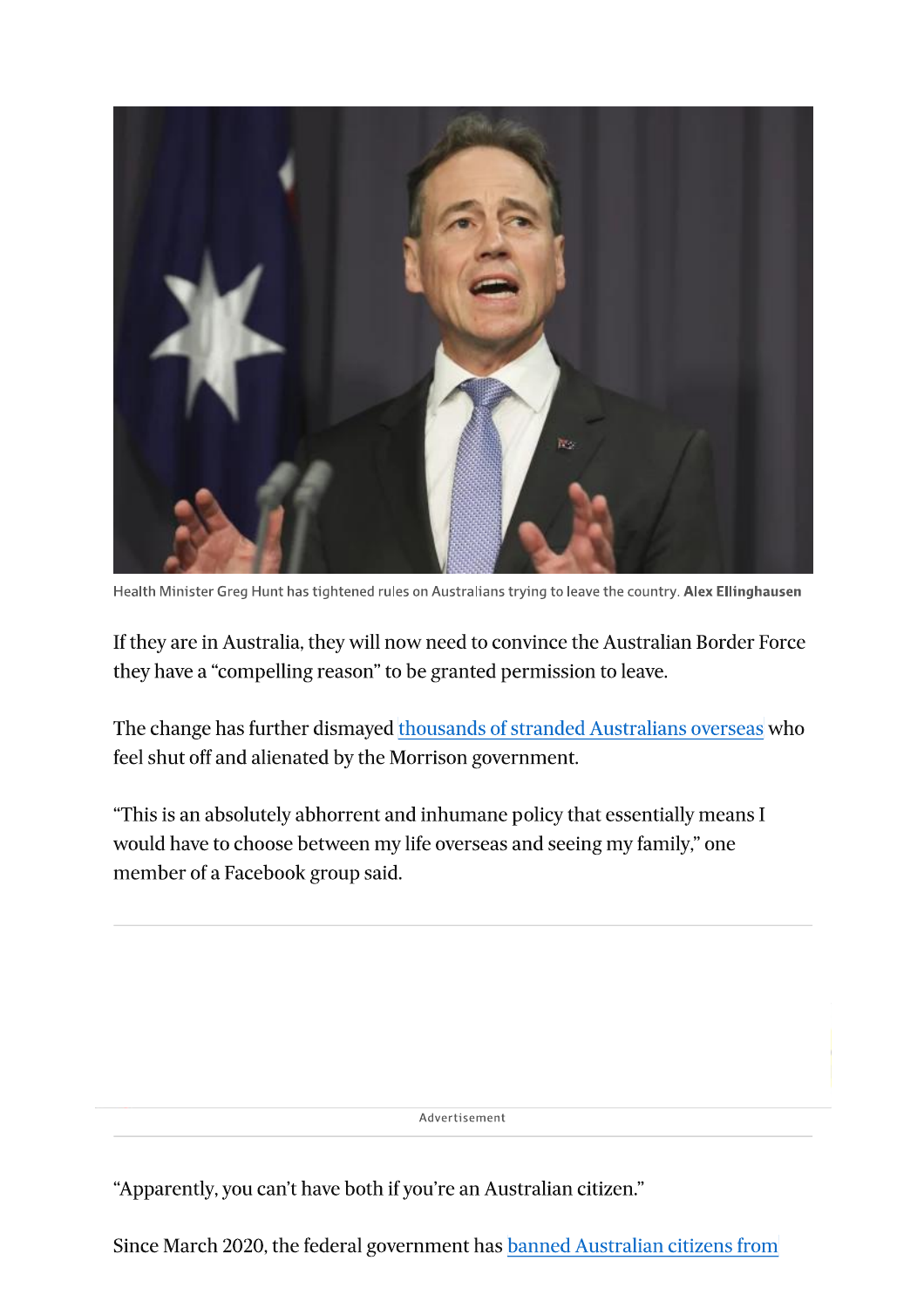leaving the country unless they have approval, to minimise the risk of importing

COVID-19. Just a handful of countries, including North Korea, have similar strict controls.

The automatic exemption was in place for citizens normally living overseas to allow them to return easily to their ordinary place of residence.

But the government is concerned the exemption is being abused at a time when about 36,000 Australians registered with the Foreign Affairs Department, most of them permanent residents, just want to return home.

"The exemption was not intended to enable frequent travel between countries," the government's biosecurity declaration said.

"Further, as repatriation flights continue, it will be critical to manage the numbers of people leaving Australia with the intention of returning in the near future to ensure flight and quarantine availability is prioritised for individuals who have been stranded overseas for some time.

"The amendment will reduce the pressure on Australia's quarantine capacity, reduce the risks posed to the Australian population from COVID-19 and assist in returning vulnerable Australians back home."

People who breach the order face up to five years in jail and a \$66,000 fine.





"We've seen too many instances where people have left the country only for in relatively short order to put their names on the request lists to come back into the country," Finance Minister Simon Birmingham said.

"That just puts additional pressure and additional difficulties in terms of managing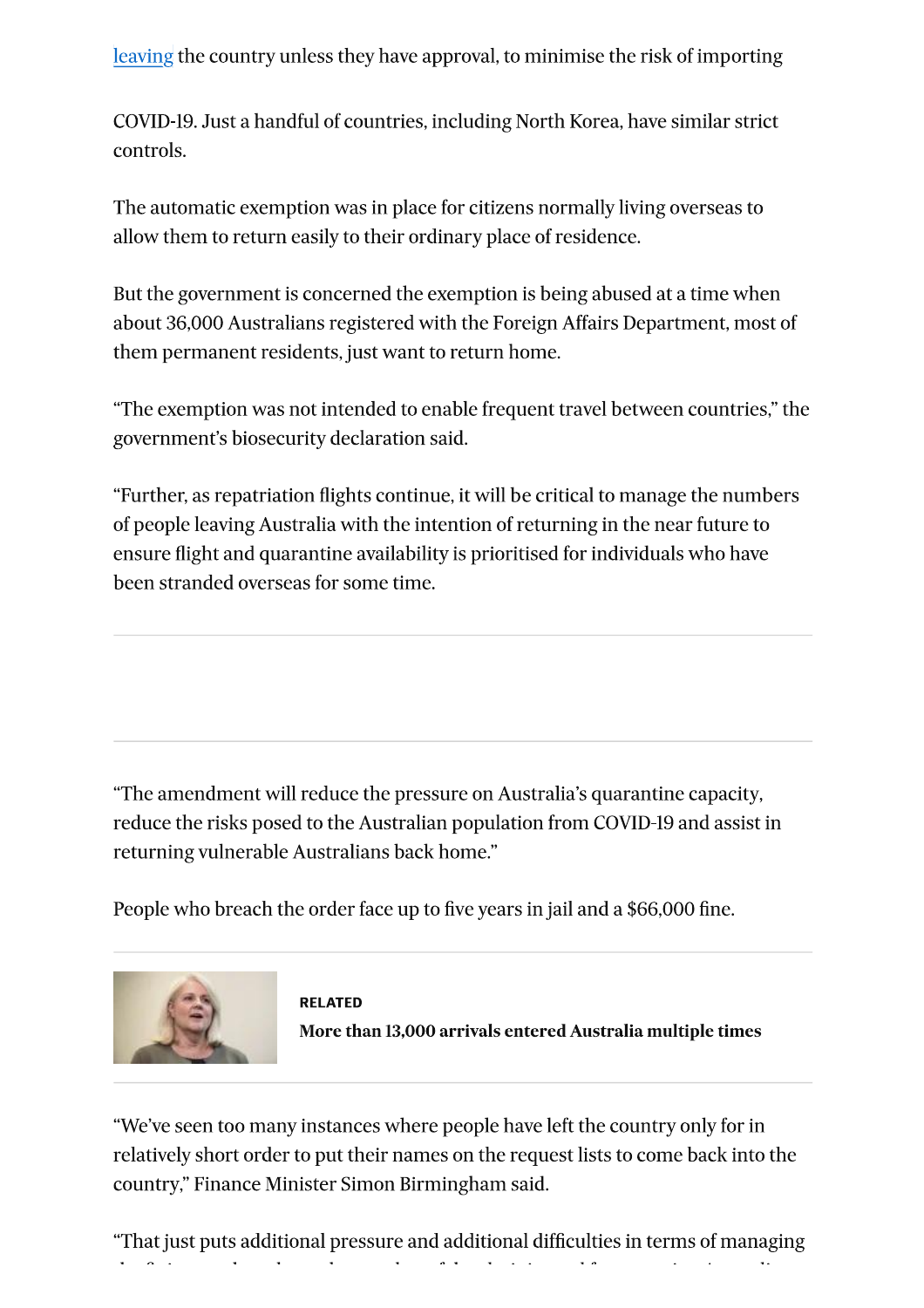the finite number places that can be safely administered for returning Australians.

"It's important that people who are seeking to leave are either doing so because they're returning to another place for residence for a long period of time or that they have a very strong and credible reason for doing so."



Newcastle shopping centre in new alert sites

1 min ago

#### Coronavirus pandemic

### Old moving closer to end of lockdown

21 mins ago

#### **Opinion Satire**

### But wait, there's more: JobSeeker, JobKeeper, and now JabBriber

43 mins ago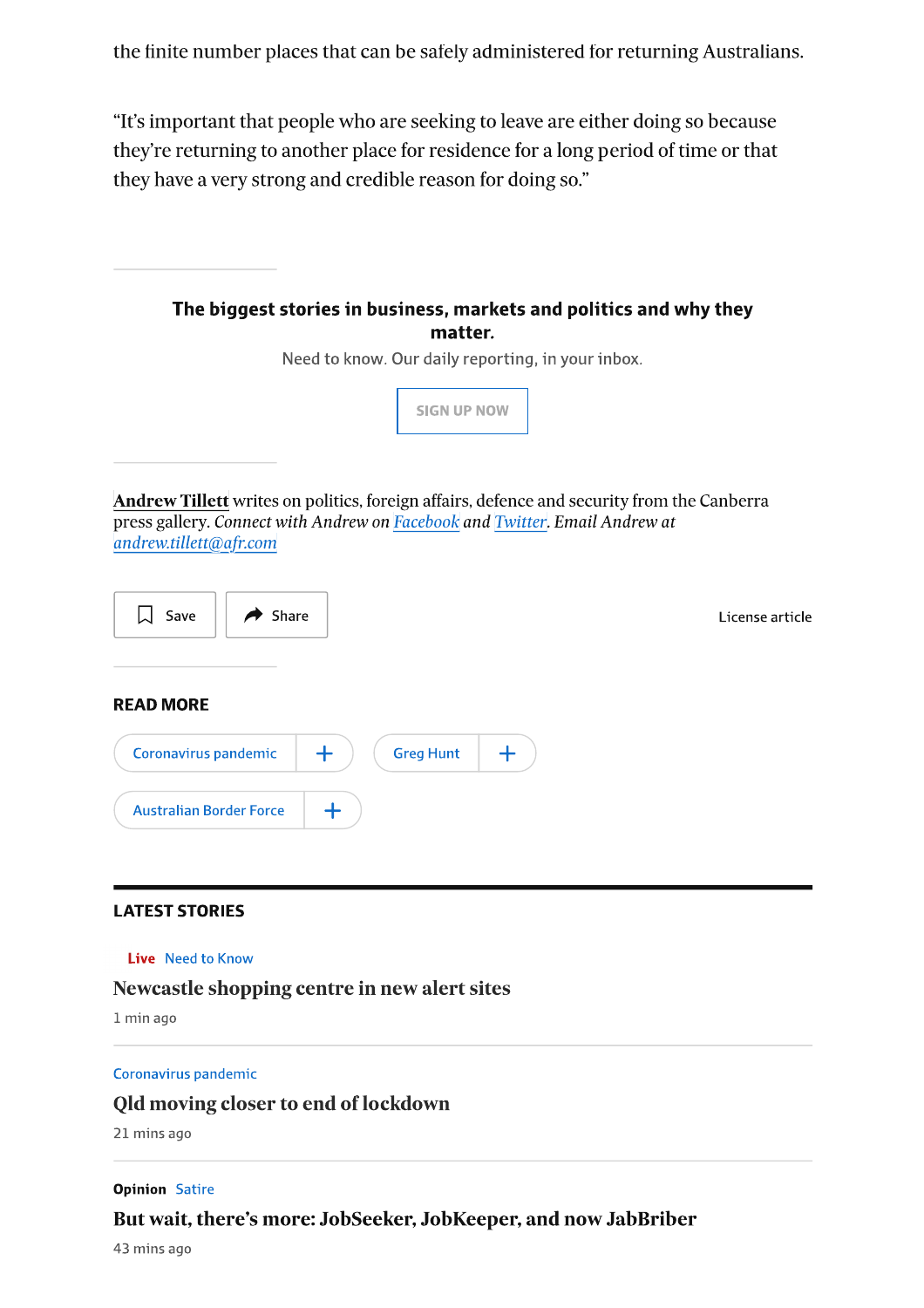#### **Opinion** Monetary policy

### The RBA's subtle trick you've rarely heard of

44 mins ago

#### **SPONSORED**

### **LATEST IN FEDERAL**

Live Need to Know

# Newcastle shopping centre in new alert sites

1 min ago | David Marin-Guzman, Timothy Moore and Natasha Rudra

### **Opinion Satire**

### But wait, there's more: JobSeeker, JobKeeper, and now JabBriber

43 mins ago | Rowan Dean

### Coronavirus pandemic

### Delta locks down 16 million in three states

Updated Aug 6, 2021 | Phillip Coorey

#### **Exclusive Defence**

### New doubts over ageing submarines after floods, fire onboard

Aug 6, 2021 | Andrew Tillett

**Opinion** Canberra Observed

# 'Cash for jabs' risks reigniting concern about **Labor waste**

Aug 5, 2021 | Phillip Coorey









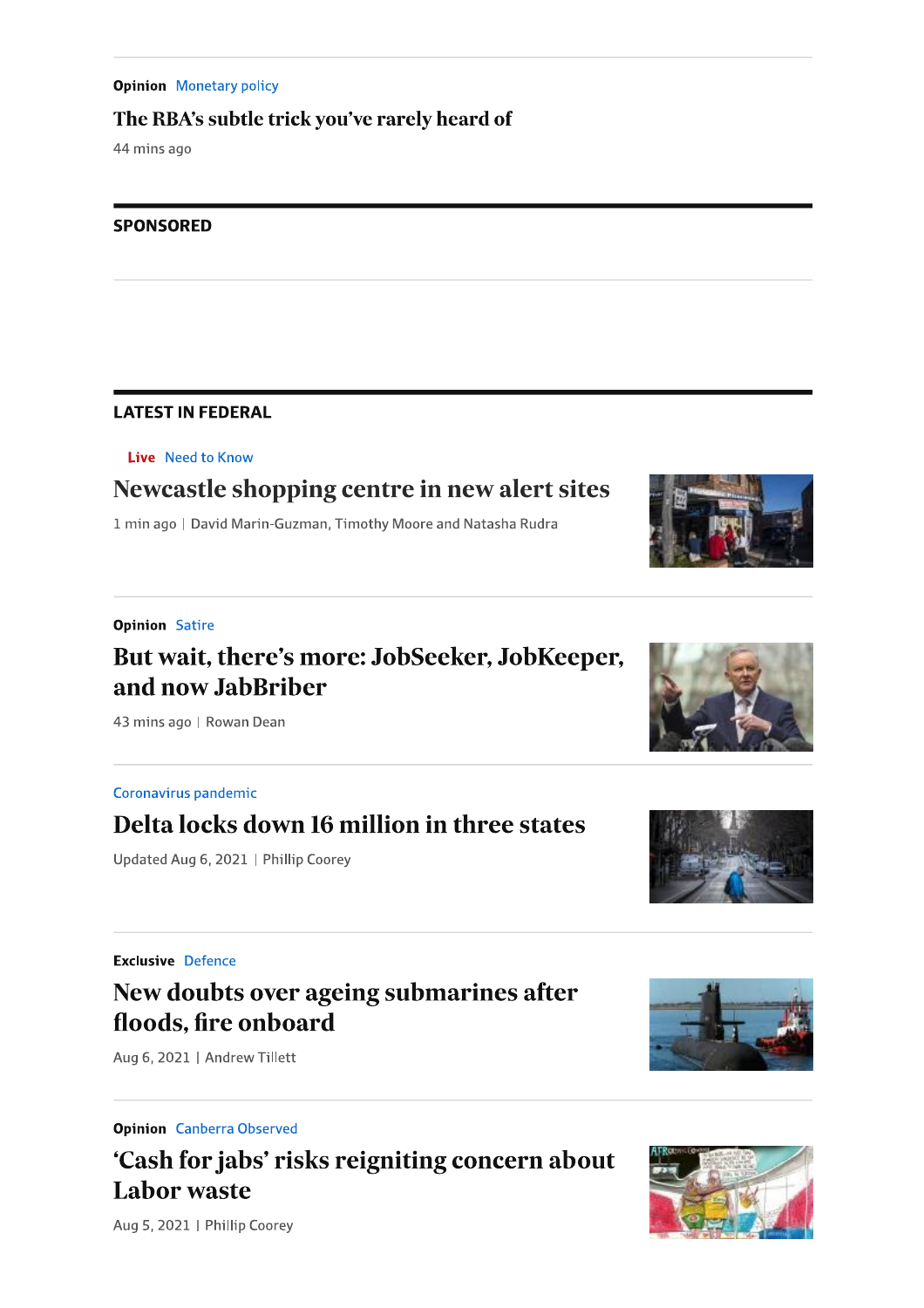### **MOST VIEWED IN POLITICS**



### **Financial Review Magazine**

# Watch this space: 16 timepieces coming your way this year



Bani McSpedden

Glam new high-rise bar shares recipes for cocktail hour at home

How this self-taught surfboard designer built an empire

### **BOSS**

# One expert's top five predictions for the future of work



**Sally Patten** 

Companies will reskill staff better 'or they won't exist': Atlassian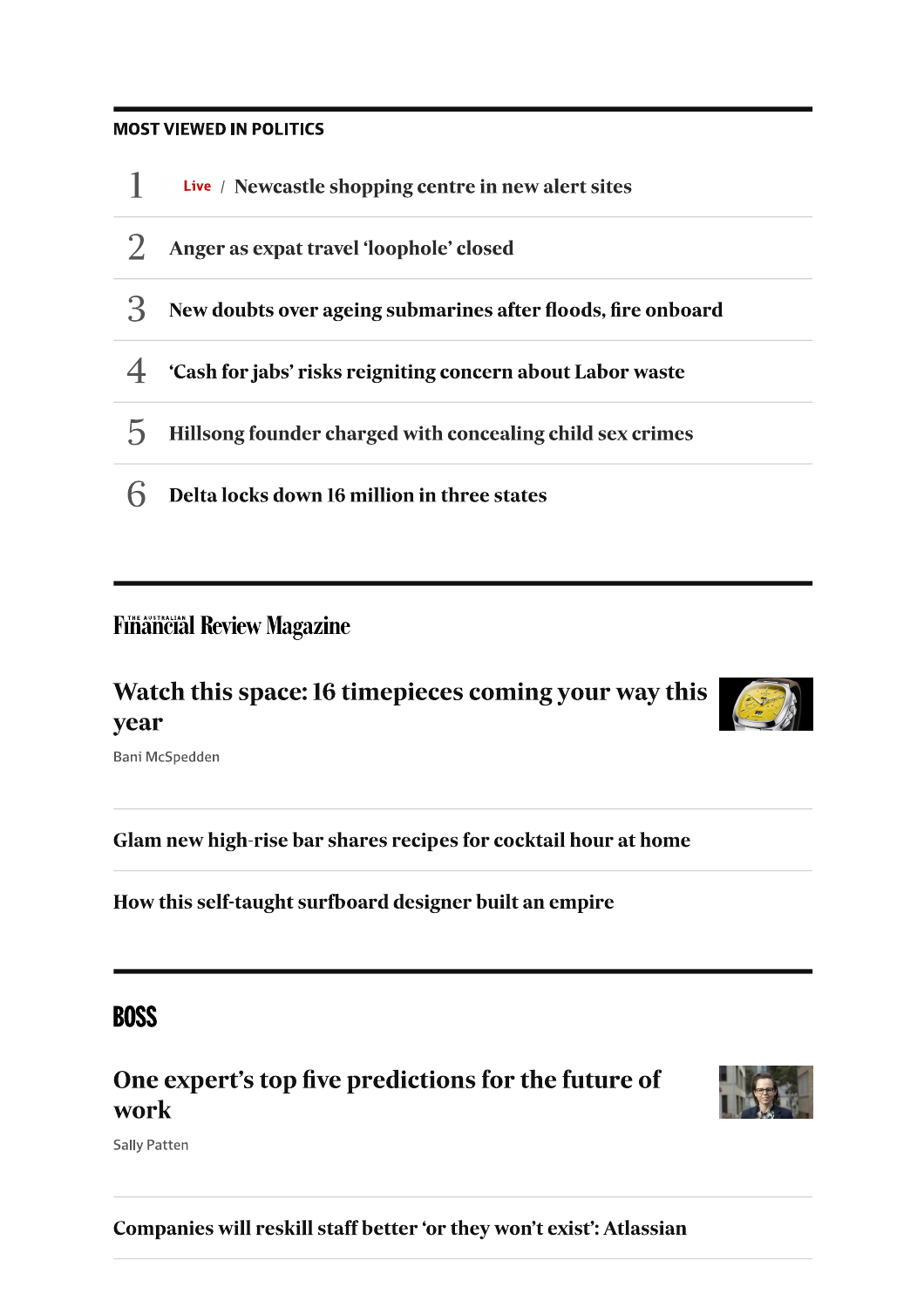Life & Leisure

# **Grocon's Daniel Grollo to sell rare collection of** Hermès furnishings



**Steve Meacham** 

This one's for Her Majesty: Inside the annual royal swan count

How to add a second screen to your computer, cheaply

**RICH LIST** 

Rich Lister's plant-based 'meat' expands to Europe, **China** 



**Simon Evans** 

Spotlight billionaire Zac Fried buys Gulfstream 650 jet

Salta signs up Gupta's InfraBuild for Melbourne estate

The Daily Habit of Successful People

### **MY ACCOUNT**

**SUBSCRIBE** 

 $\overline{\phantom{a}}$